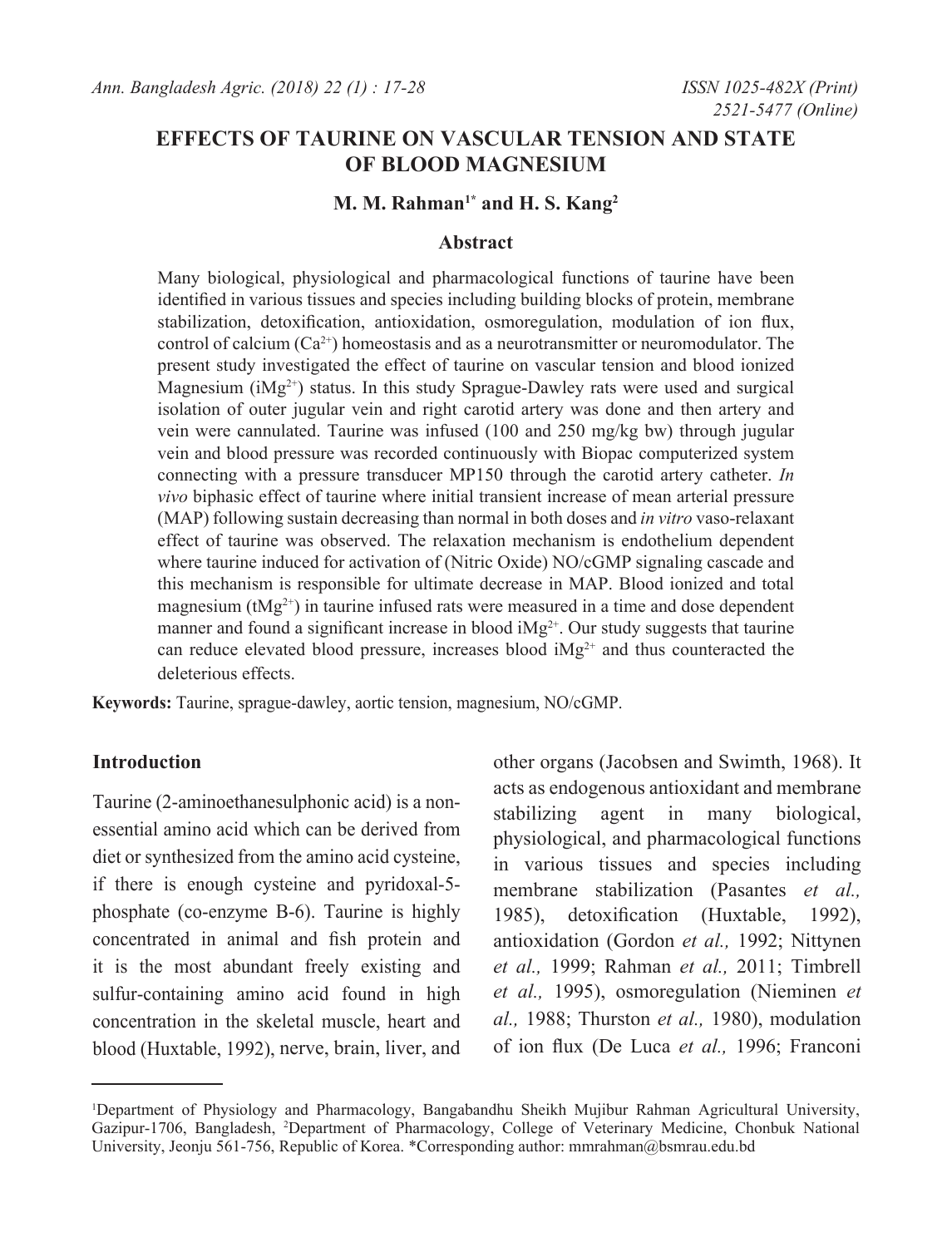(Huxtable and Bressler, 1973), and as a neurotransmitter or neuromodulator (Davison and Kaczmarec, 1971; Fujita *et al*., 1987; Huxtable, 1981). In our recent research we found that taurine has blood pressure reducing effect in vivo which has been elucidated by in vitro experiment on isolated aortic ring tension. Taurine has been implicated in a number of cardiovascular functions, including the regulation of blood pressure (Trachtman *et al.,* 1998). With regards to the cardiovascular system, reduction of taurine in tissues, plasma and urine has been detected in certain disease states such as hypertension (Pion *et al.,* 1987). In this regard, it has been reported that oral supplementation of taurine has been shown to lower blood pressure in several animal models of hypertension, also in humans (Mitante and Lombardini, 2002). However, there have been several studies to determine the mechanism for vasorelaxation effect of taurine, in vitro. It has been reported that taurine causes reduction of nor epinephrine (Nephedipine-NE) precontracted aortic ring from stroke-prone spontaneously hypertensive rats (SHRSP) but not Wister Kyoto (WKY) rats (Li *et al.,* 1996). Besides, another report shows that taurine could also inhibit the KCl-precontracted aortic ring of the rabbit ear artery but not NE-precontracted (Franconi *et al.,* 1982). Recently, there has been increased concern about ascertaining the importance of nutrients in the regulation of blood pressure and pathogenesis of hypertension (McCarron *et al.,* 1982). It is well known that dietary nutrients such as sodium (Na<sup>+</sup>), potassium (K<sup>+</sup>), Ca<sup>2+</sup> and Mg<sup>2+</sup> play important role to influence blood pressure (Fujita *et al.,* 1984; Resnick, 1999). There is

et al., 1982), control of Ca<sup>2+</sup> homeostasis

considerable suggestive evidence, primarily from epidemiological as well as animal studies, that  $Mg^{2+}$  nutrition has an important impact on vascular health, and that poor  $Mg^{2+}$ status may be associated with increased risk for hypertension, atherogenesis, coronary spasm, sudden-death (non-occlusive), cardiac arrhythmias, insulin resistance and diabetic complications (Altura and Altura, 1981; Elamin and Tuvemo, 1990; Ryan and Brady, 1984). Moreover, several investigators have suggested that dietary protein and amino acids could also influence blood pressure and thus affect the development of hypertension (Sved *et al.,* 1979; Yamori *et al.,* 1984). Recently, emphasis has been focused on the relationship between taurine and cardiovascular disease (Huxtable *et al.,* 1980). Furthermore, taurine could exert its antihypertensive action in man in a similar fashion, similar vasorelaxation effects like L-arginine of endothelium which is related with endothelium as well as NO/ cGMP mediated decrease of mean blood pressure by relaxing vasculature, inhibiting  $Ca<sup>2+</sup>$  channel but also normalizing the increased sympathoadrenomedullary tone in young patients with borderline hypertension (Fujita *et al*., 1987). The current study is designed for observing the in vivo and in vitro effect of taurine on the vascular tension as well as blood ions in this regards.

# **Materials and Methods**

# **Reagents**

Taurine, phenylephrine (PE), heparin, urethane (ethyle carbamate), acetylcholine (Ach), saponin, nifedipine, L-NG-nitroarginine methyl ester (L-NAME), L-NGnitro-arginine (L-NNA) were purchased from Sigma Chemical Co. (St. Louis, MO, USA)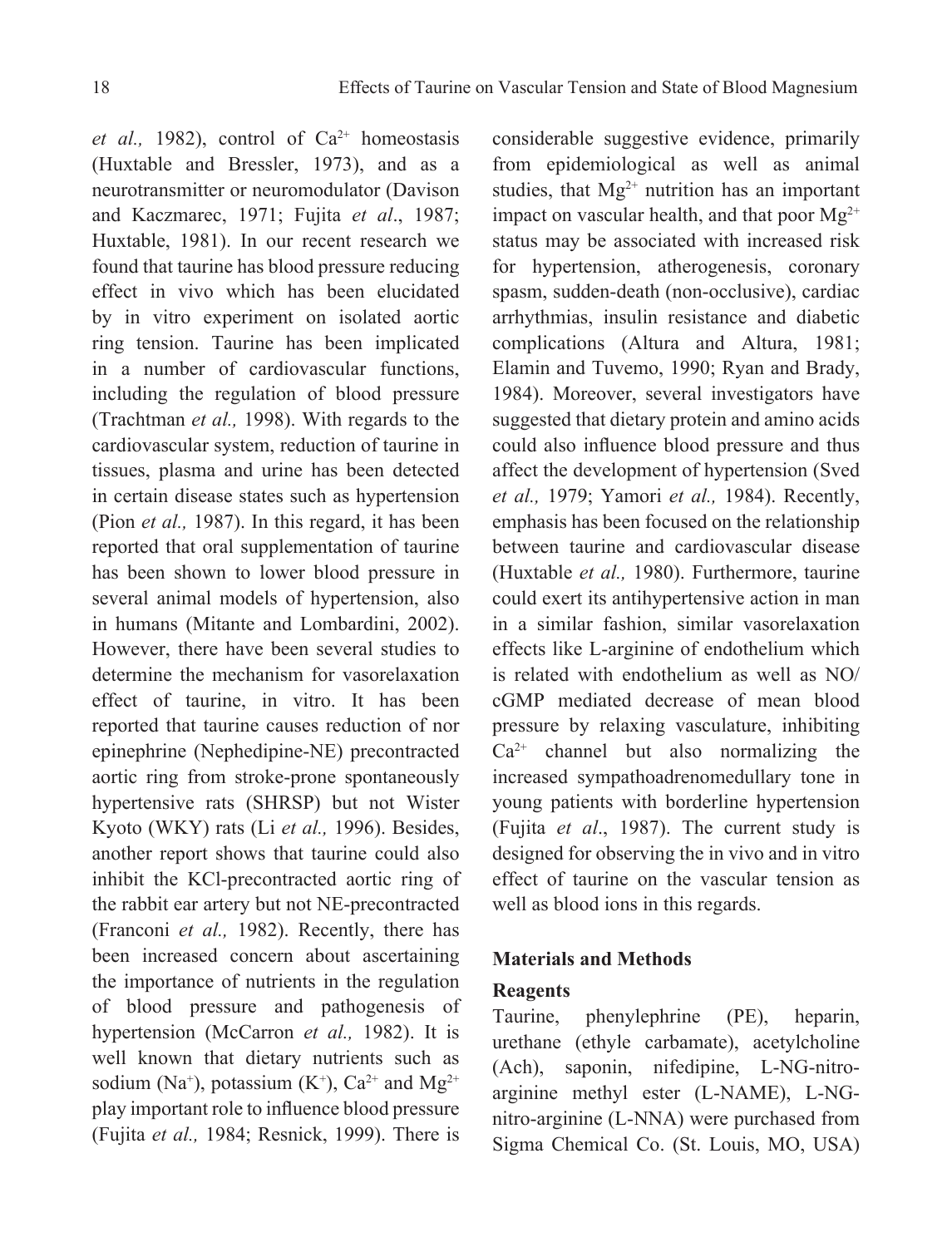and the chemicals were dissolved in saline or K-H (Krebs–Henseleit) buffer as required for respective experiment.

# **Animal rearing**

Male Sprague-Dawley rats (220-250gm, 8 wk) were purchased from Bio-Safety Research Institute of Chonbuk National University, Jeonju Korea. Throughout the study, all the animals were reared in polystyrene case and housed in a room with constant temperature  $(23\pm5\degree C)$  and humidity  $(60\pm5\%)$  and light from 6 a.m. to 6 p.m. Animals were fed a standard diet and allowed free access to tape water. All procedures were approved by the Institutional Animal Care and Use Committee at the Chonbuk National University, Republic of Korea.

#### **Blood pressure measurement**

Rat is anesthetized by urethane and is placed in a supine position and warmed using an isothermal heating pad. A longitudinal incision was made near the thoracic entrance then trachea was opened and a tracheal tube was inserted making a small incision to relief the breathing labor. Surgical isolation of right carotid artery and left jugular vein was done. Arterial and venous catheterization was done according to the method described by Lorenz and Robbins (1997). A small incision was made on both artery and vein with a fine scissors and then catheters were inserted and ligated using catheter of outer dimension (OD) 0.96 mm and inner dimension (ID) 0.58 mm into common carotid artery for collection of blood and monitor blood pressure and a catheter of 0.35 mm ID and 1.05 mm OD (Fisher Scientific) for jugular vein then for intravenous administration of normal saline

and drugs. Arterial blood pressure (ABP) was measured with Biopac computerized data acquisition system (BioPac System, MP 150 CE `DA 100B or C', Biopac System Inc.), using Acqknowledge 2.0 software using pressure transducer attached with the catheter head which was connected to the blood pressure module and the pressure signal was amplified by an amplifier and finally the real time pressure was collected by computer. So the above method we collected blood and monitor pressure through carotid catheter as required and the same time taurine was administered through the jugular catheter at the mentioned time.

# **Aortic rings preparation**

Rats were sacrificed and the descending thoracic aorta was excised as soon as possible and placed in 30mg modified Krebs-Henseleit (K-H) solution with the following composition (mM): NaCl, 133; KCl, 5; CaCl<sub>2</sub>, 2.5;  $MgSO_4$ , 1.2;  $KH_2PO_4$ , 1.0; glucose, 11.0; NaHCO<sub>3</sub>, 24. After removal of adhering fat and connective tissue, the aorta was cut into rings of about 2-3 mm in width. And the ring were mounted between two silver hook in tissue bath chamber perfused with K-H solution which was maintained at 37°C and gassed continuously with a 95% O2 and 5%  $CO<sub>2</sub>$  mixture. Arterial ring mounted over two rigid parallel stainless steel tubes, one fixed in place and the other attached to an isometric transducer (Cambridge Technology Inc., Water town, MA, USA.) connected to a multi recording system (Gould Instrument System Inc., USA, Model 3400). The mounted ring was immersed in a water-jacketed organ bath containing 5 ml of a 37°C modified K-H buffer and base tension was settled.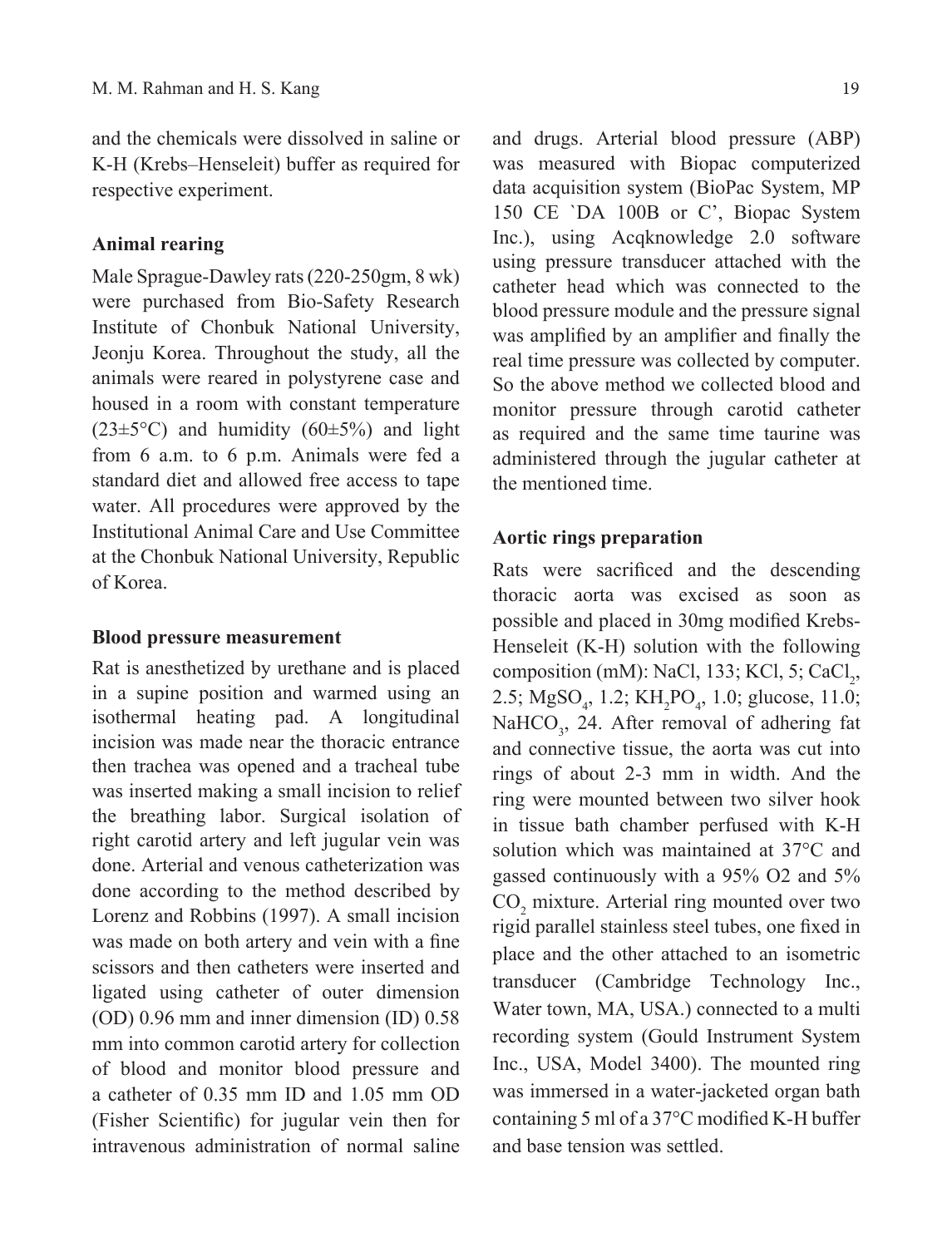# **Determination of vascular reactivity**

When the ring were settled in the perfusion bath it was perused for 10 min without recording for the stabilization of the aortic ring. The tension was recorded isometrically via a force-displacement transducer (400A, Cambridge) connected to recording system (3400, Gould). After equilibration at resting tension of 250-300 μg, the aortic ring were given two successive stimulations with high KCl (40 mM) solution, which was prepared by replacing NaCl with equimolar KCl in K-H solution. In order to measure vasodilator responses, ring were contracted with PE  $(2.0 \mu M)$  and the endothelial integrity was confirmed by eliciting a relaxation with Ach (1 μM). After the action of PE contraction was stabilized, 1 mM taurine with 2 μM PE solutions was perfused for 5.0 minutes and the effects was directly recorded on carbon tracing paper. Saponin (0.3 mg/ml) which was dissolved in K-H solution was perfused for 12-15 minutes to denude the endothelium and the process was repeated again in the saponin denuded aortic ring. All inhibitors were pretreated for 1 hour before contraction of PE.

# **Measurement of blood ions**

Blood sample were collected before using of taurine once then itravenous taurine was injected at the dose of 100 mg/kg in a group and 250 mg/kg in other group and the blood samples were drawn at 10, 30, and 60 minute time points from both groups. Blood ionized  $Mg^{2+}$  (i $Mg^{2+}$ ), normalized  $Mg^{2+}$  (n $Mg^{2+}$ ), ionized Ca<sup>2+</sup> (iCa<sup>2+</sup>), normalized Ca<sup>2+</sup> (nCa<sup>2+</sup>), Na<sup>+</sup>, Cl<sup>-</sup>, K<sup>+</sup>, pH, and Hematocrit (Hct) were measured by NOVA analyzer using ion selective electrode (NOVA, stat profile M).

After preparation of animal and vascular catheterization fresh blood samples were collected through carotid artery cannula on indicated time point in the haparinized syringe and NOVA analysis was done immediately with whole blood.

# **Statistical analysis**

The results are presented as means±standard error of the mean (SEM). The data were analyzed using the Student's t-test and the repeatedmeasures analyses of variance ANOVA. A probability less than 0.05 was considered as statistically significant difference.

# **Results**

### **Effect of taurine on blood pressure**

The effect of taurine on mean arterial blood pressure (MAP) was assessed in normotensive rats. Rat were infused with 100 mg/kg and 250 mg/kg taurine through intravenous infusion and blood pressure was recorded continuously. In contrast, MAP after infusion of taurine in 100 mg/kg was less effective than that of 250 mg/kg taurine infusion, whereas only saline treatment did not change MAP in rats. Tracings of the changes in blood pressure depicting the development of change of blood pressure following infusion of taurine are marked by arrow in Figure 1. The onset of blood pressure reduction was found 6-7 min after taurine infusion with initial transient increase within 1-2 min immediately after infusion of taurine. Figure 1 tracing B and C shows the result of in vivo experiment with taurine and the results show biphasic effect of taurine on blood pressure. Continuous invasive monitoring of the changes of ABP variability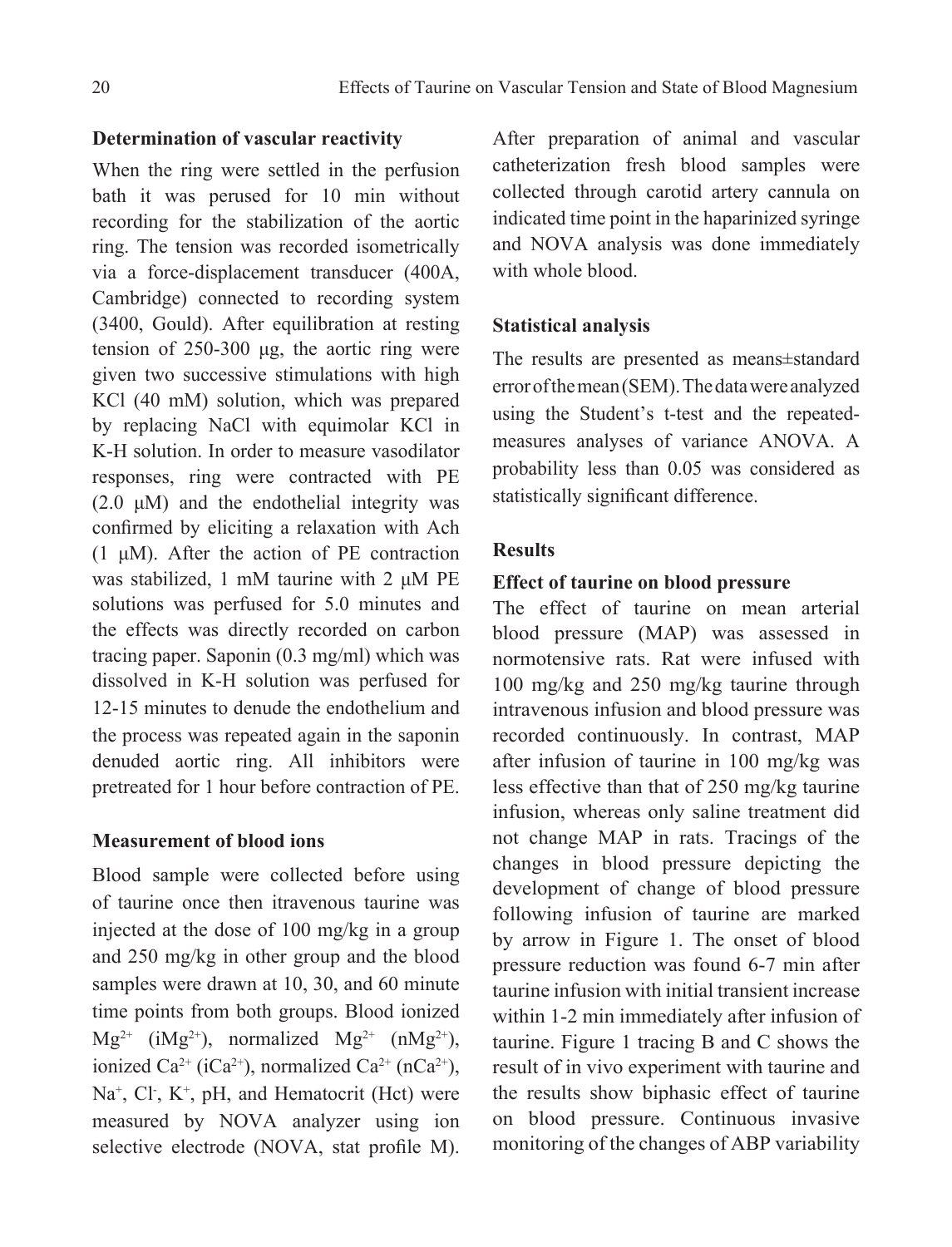

**Fig. 1. Effects of taurine on initiation of change of MAP. (A). Tracing of uniform MAP when equal volume of saline are used, (B). Tracing shows the MAP change where taurine 100 mg/kg was used, (C). Tracing of MAP where taurine 250 mg/kg was infused and the onset of reduction of MAP. Arrow indicates the infusion point of taurine. (D). Shows the time and dose dependent change of MAP after infusion of taurine. Solid line indicate MAP where only saline was infused, the large dot line indicate the change due to taurine 100 mg/kg and the small dot line indicate the change due to taurine 250 mg/kg. Results expressed as mean±SD, \*\*\****p< 0.001* **significant difference vs control, n=6.**

in the anesthetic state allowed for a complex investigation of spontaneous cardiovascular variations. MAP were measured in a group of 6 male rats of 220-250 g weight. Finally, the MAP of taurine treated groups was compared with the MAP of a control group, which is treated with only saline (Fig. 1A). Figure1 tracing A, represents the arterial blood pressure of saline infused rat and displaying the result. Figure 1D reveals the calculated value of the change of MAP which indicates a biphasic effect of taurine i.e, taurine induce a immediate increase of MAP 16% and 36% according to the dose 100 and 250 mg/kg and after 6-7 min; respctively. The MAP was found to decrease 9% and 14% accordingly for both dose mentioned above. But when only saline was infused there was no change of MAP. Moreover, the power in the low frequency band in systolic, diastolic and MAP was diminished (Data not shown).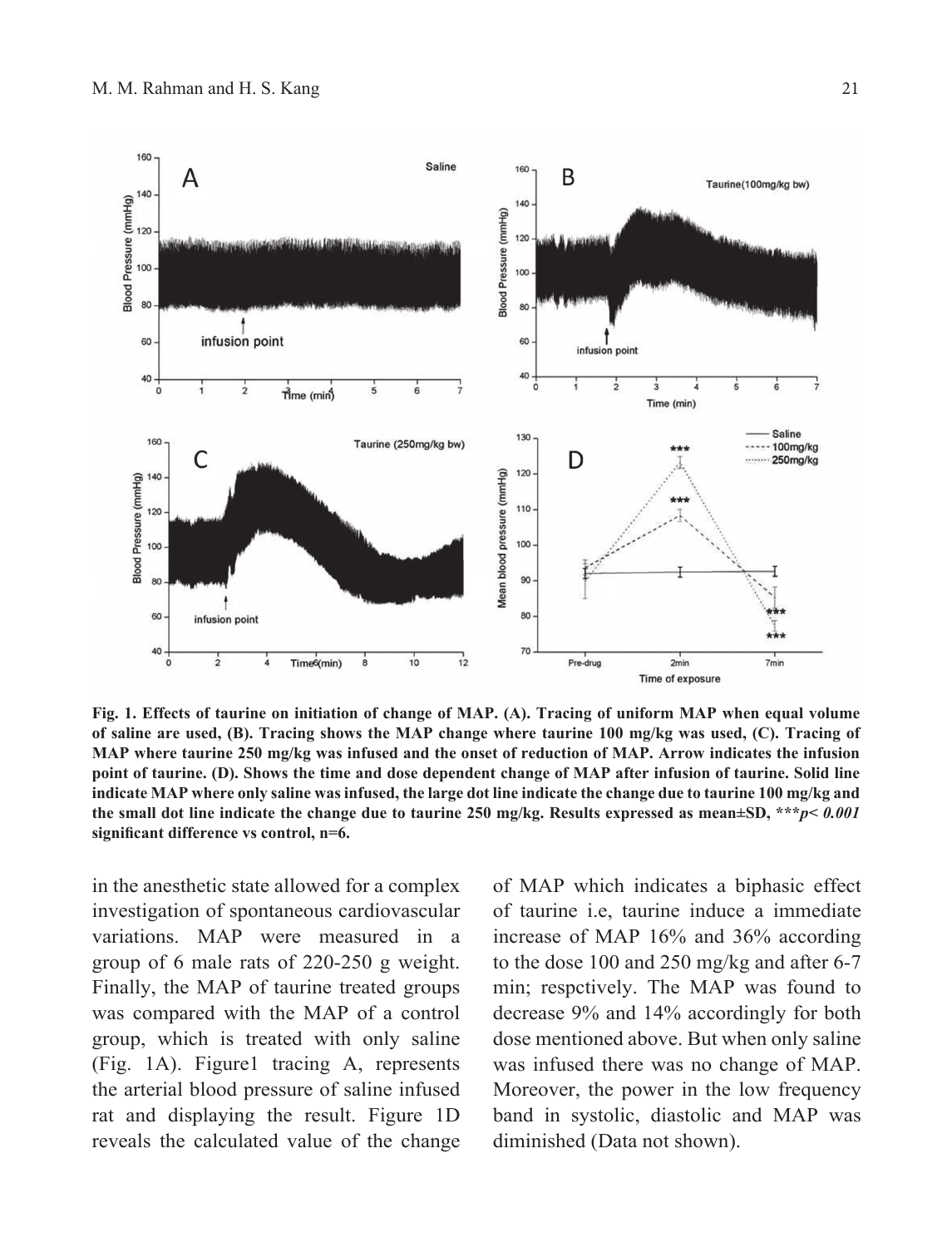#### **Aortic ring tension:**

Fig. 2 tracing A and B are representative original tracing of 6 experiment shows the effect of taurine on rat aortic rings. In Fig. 2A, taurine causes remarkable relaxation with slight transient contractile tendency of the ring, also time factor in relaxation after infusion of taurine is an important factor here. After 5-6 min of use of taurine relaxation occurs, which is very similar with the in vivo experiment. In Fig. 2B, the endothelium of aortic ring was denuded by saponin 0.3 mg/ml. After

20 min flow of saponin the endothelium was completely denuded then contraction induced by PE (2 μmol). After reaching of maximum contraction taurine has been used but there was no relaxation. This phenomenon indicates that the relaxation induced by taurine is endothelium dependent. We hypothesized that taurine has similar vasorelaxation effects like L-arginine of endothelium which is related with endothelium as well as NO/cGMP pathway. These results suggest that taurine induced hypotension might be related to increase of



**Fig. 2.** *In vitro* **effect of taurine on vascular tension development on rat aortic rings. (A) Typical tracing of relaxant effect of taurine on Phenylephrine (PE) precontacted endothelium-intact (+E) rat aortic rings, but delayed action with slight transients increased contractile effect. (B). Taurine have no effect on saponine denuded endothelium (-E) of aortic ring. (C). The % of tension developed to the maximum tension evoked by 2µmol PE. Arrows represented the point of addition of taurine. Tracings are representative of six separate experiments. Result are expressed as mean±SD. \*\*\****P<0.001* **means significant difference with PE precontracted maximum tension , n=6.**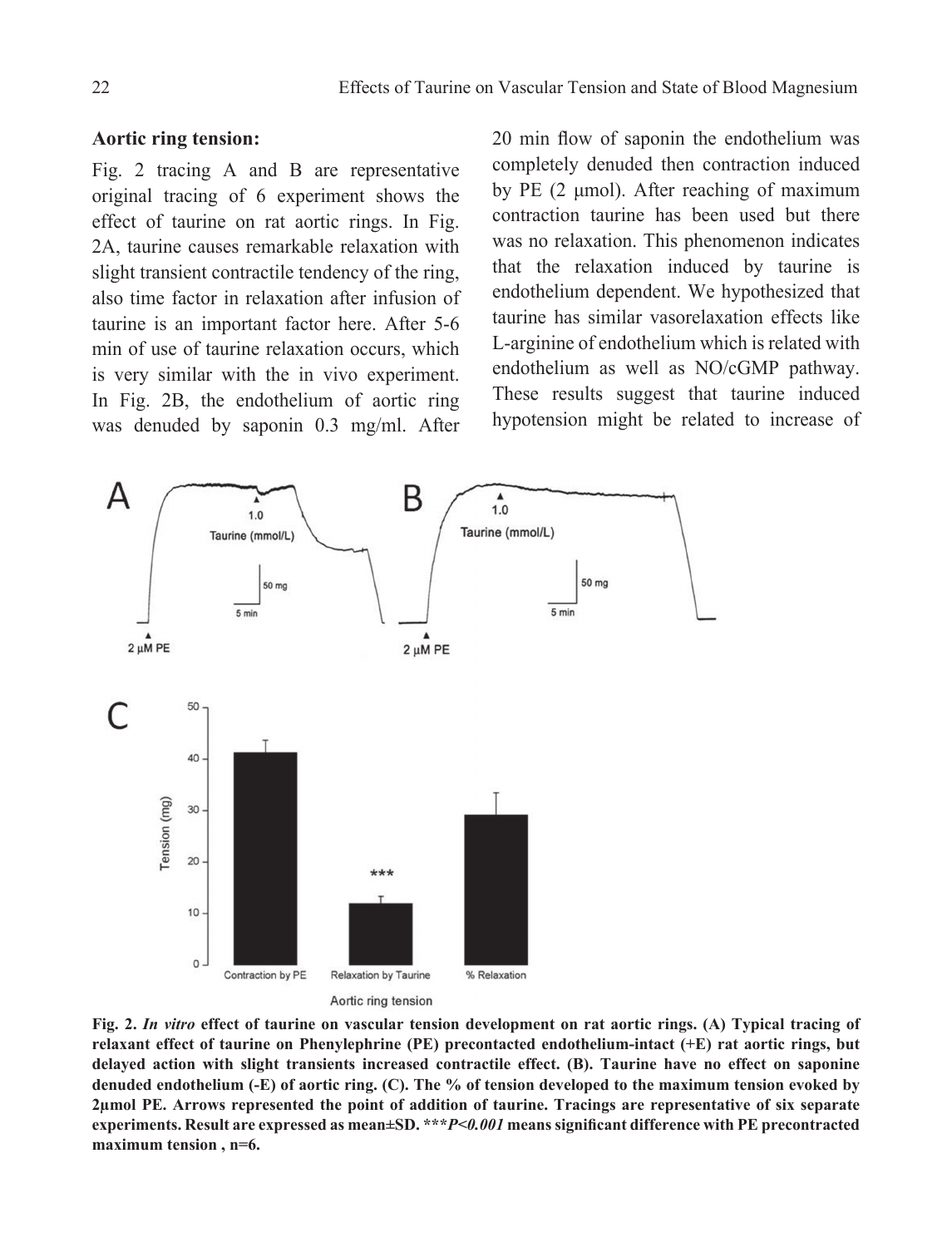NO and consequent vasodilatation. Figure 2C describes the contraction and relaxation by PE and taurine. The mean contraction developed by PE is 41.25 mg and the relaxation occurs by the taurine is 12.04 mg. i.e, taurine causes about 29% relaxations of PE precontracted (+E) aortic rings. Therefore, the figures defined clearly that blood pressure affected by time dependent fashion of exposure to taurine in vitro.

#### **Blood ionized magnesium**

Fig. 3 shows that blood  $iMg^{2+}$  concentration was increased by a dose dependent and time dependent manner of taurine infusion. The maximum increase was found on maximum dose and after one hour in comparison with the pre-infusion concentration. We found  $iMg^{2+}$  increased significantly in 100 mg/kg after 30 min but increase of dose to 250 mg/ kg gives the significant difference of  $iMg^{2+}$ within 10 min of exposure.



**Fig. 3. Effect of taurine on blood ionized magnesium (iMg2+). Gradual increase of iMa2+ as time passes with both the dose of 100 and 250 mg/kg of taurine. The concentration was lowest in normal (pre-exposure) blood and highest concentration was recorded after one hour of injection of taurine. Results are expressed as mean±SEM, \****p<0.05* **was considered as significant difference vs pre-drug, n=10.**

#### **Ionized calcium and magnesium ratio**

We hypothesized that pre-treatment  $iMg^{2+}$ levels and/or the ratio of  $iCa^{2+}$  to  $iMg^{2+}$  $(iCa<sup>2+</sup>/iMg<sup>2+</sup>)$  may have been confounding variables in this study. Both elements share left/right-sided cell. Good  $Mg^{2+}$  status thus restrains the influx of  $Ca^{2+}$  while supporting the activity of transporters that remove  $Ca^{2+}$ from the cytoplasm. Figure 4 shows gradual decrease of  $iCa^{2+}/iMg^{2+}$  ratio. The maximum and significant decrease of the ratio occurs after 1 hour in comparison with the pre-drug condition. We measured pH, hematocrit, Na<sup>+</sup>, K+ and Cl- but we did not find significant difference in case of pH, hematocrit, Na<sup>+</sup> and  $Cl<sup>+</sup>$  ions. Only  $K<sup>+</sup>$  increased significantly after 60 min of exposure in comparison with pre exposure condition. Table 1 shows the overall findings of these ions.

#### **Discussion**

Taurine is the most important and abundant amino acids in the heart, surpassing the combined quantity of all the others. The vascular endothelium of the coronary arteries has been identified as the important organ that locally regulates coronary perfusion and cardiac function by paracrine secretion of NO and vasoactive peptides (Podesser and Hallström, 2007). Taurine and probable cause of excess NO formation and scavenge ROS, relative shortage of substrate and cofactors leads to uncoupling of inducible nitric oxide synthase (iNOS), resulting in superoxide production, activating transcription factors that subsequently again increase iNOS expression. Increased superoxide production and decreased NO bioavailability is present in human and experimental animal models of hypertension. There is ample evidence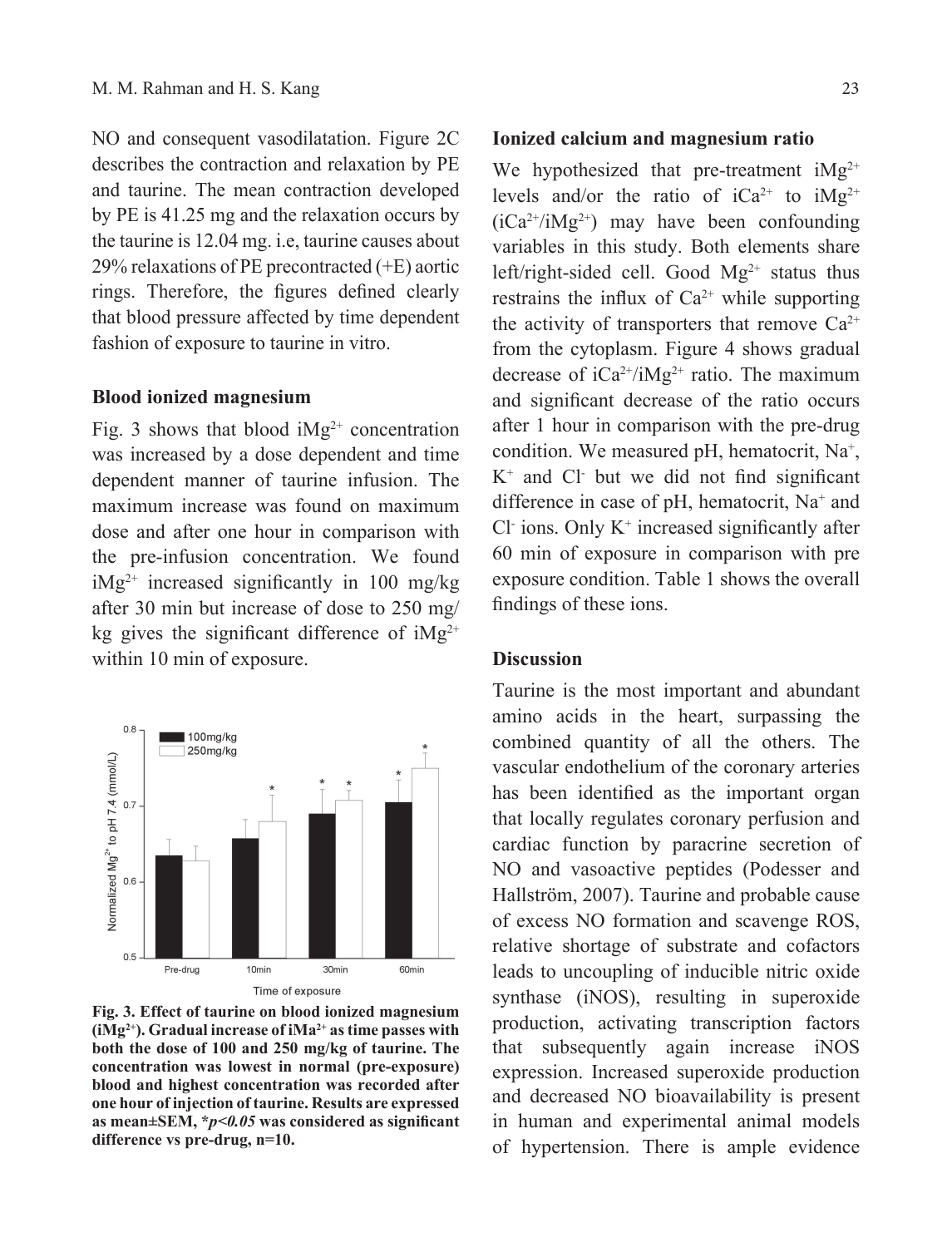| Time of Sample<br>collection(min) | Taurine<br>(mg/kg bw) | pH              | Hct              | $Na+$          | $K+$             | $Cl-$          |
|-----------------------------------|-----------------------|-----------------|------------------|----------------|------------------|----------------|
| Pre-drug                          | 100                   | $7.37 \pm 0.01$ | $41.75 \pm 1.1$  | $143 \pm 2$    | $4.8 \pm 0.2$    | $103 \pm 0.81$ |
|                                   | 250                   | $7.44 \pm 0.02$ | $42.5 \pm 1.7$   | $142 \pm 1.2$  | $5.25 \pm 0.21$  | $102 \pm 0.61$ |
| 10                                | 100                   | $7.36 \pm 0.02$ | $42.5 \pm 0.9$   | $143 \pm 2$    | $5.25 \pm 0.3$   | $102 \pm 1.37$ |
|                                   | 250                   | $7.41 \pm 0.02$ | $41.25 \pm 1.75$ | $141 \pm 1.22$ | $5.42 \pm 0.21$  | $102 \pm 1.37$ |
| 30                                | 100                   | $7.38 \pm 0.01$ | $40.75 \pm 0.2$  | $141 \pm 1$    | $5.67 \pm 0.5$   | $103 \pm 1.6$  |
|                                   | 250                   | $7.42 \pm 0.05$ | $40.25 \pm 1.31$ | $140 \pm 1.32$ | $5.85 \pm 0.15$  | $103 \pm 1.6$  |
| 60                                | 100                   | $7.40 \pm 0.05$ | $37.75 \pm 1.7$  | $140 \pm 3$    | $5.42 \pm 0.3*$  | $104 \pm 1.1$  |
|                                   | 250                   | $7.48 \pm 0.05$ | $37.5 \pm 2.06$  | $140 \pm 0.05$ | $6.05 \pm 0.36*$ | $104 \pm 1.18$ |

**Table 1. Blood ionic condition after treatment with Taurine** *in-vivo*

Nova measurement of pH, Hematocrit, Na<sup>+</sup>, K<sup>+</sup> and Cl<sup>-</sup>ions. Data are presented as mean±SEM and \*p<0.05 considered as significant difference vs control, n=10

that in spontaneous hypertensive rat NO bioavailability is decreased and ROS is increased (Kunes *et al.,* 2004). Routine cardiac surgery or cardiologic interventions lead to a serious temporary or persistent disturbance in NO homeostasis (Podesser and Hallström, 2007). Therefore maintenance of normal NO homeostasis seems to be an important factor for protection from hypertension as well as hypotension, reducing myocardial oxygen consumption and metabolism (Eun *et al.,* 2010). When insufficient substrate or cofactors present, NOS can become uncoupled and become a source of superoxide (Cosentino *et al.,* 1998; Katusic, 2001). Aminoguanidine, a specific inhibitor of inducible NO syntase (iNOS), reduced BP in adult spontaneous hypertensive rat (SHR) (Hong *et al.,* 2000), while a specific NOS inhibition with N-nitro-L-arginine (L-NNA) increases BP in SHR (Verhagen *et al.,* 2001). Indeed, we found that treatment with the specific iNOS inhibitor L-N6- (1-Iminoethyl) lysine (L-NIL) reduced aortic ring tension during taurine induced relaxation in isolated rat aortic ring. Taurine, as amino acid precursor, corrects

this and reduces MAP and aorta superoxide production (Trachtman *et al.,* 1998). In case of *in vivo* experiment we found that the initial immediate increase after infusion of taurine (Fig. 1 tracing B and C) and then slow decease. A similar slow action of taurine in in vitro experiment we found but this phenomenon is not completely understood. Reviews according to Nazer and Van Breemen (1998) suggest that, in the normal venous smooth muscle the fast component of the  $iCa^{2+}$  decline could be modulated by pharmacological interventions that stopped the plasma membrane  $Ca^{2+}$  adenosinetriphosphatase, the plasma membrane Na+ -  $Ca<sup>2+</sup>$  exchanger or the sarcoplasmic reticulum, but the slow component was insensitive to such maneuvers. In the present study, we attempted to determine the values of whole blood  $iMg^{2+}$ (Fig. 3) and the ratio of  $iCa^{2+}/iMg^{2+}$  in blood (Fig. 4) induced by taurine in rats. Good  $Mg^{2+}$  status restrains the influx of  $Ca^{2+}$  while supporting the activity of transporters that remove Ca2+ from the cytoplasm (Ho *et al.,* 1988). The increased  $iCa^{2+}$  consequent to poor  $Mg^{2+}$  status can be expected to increase the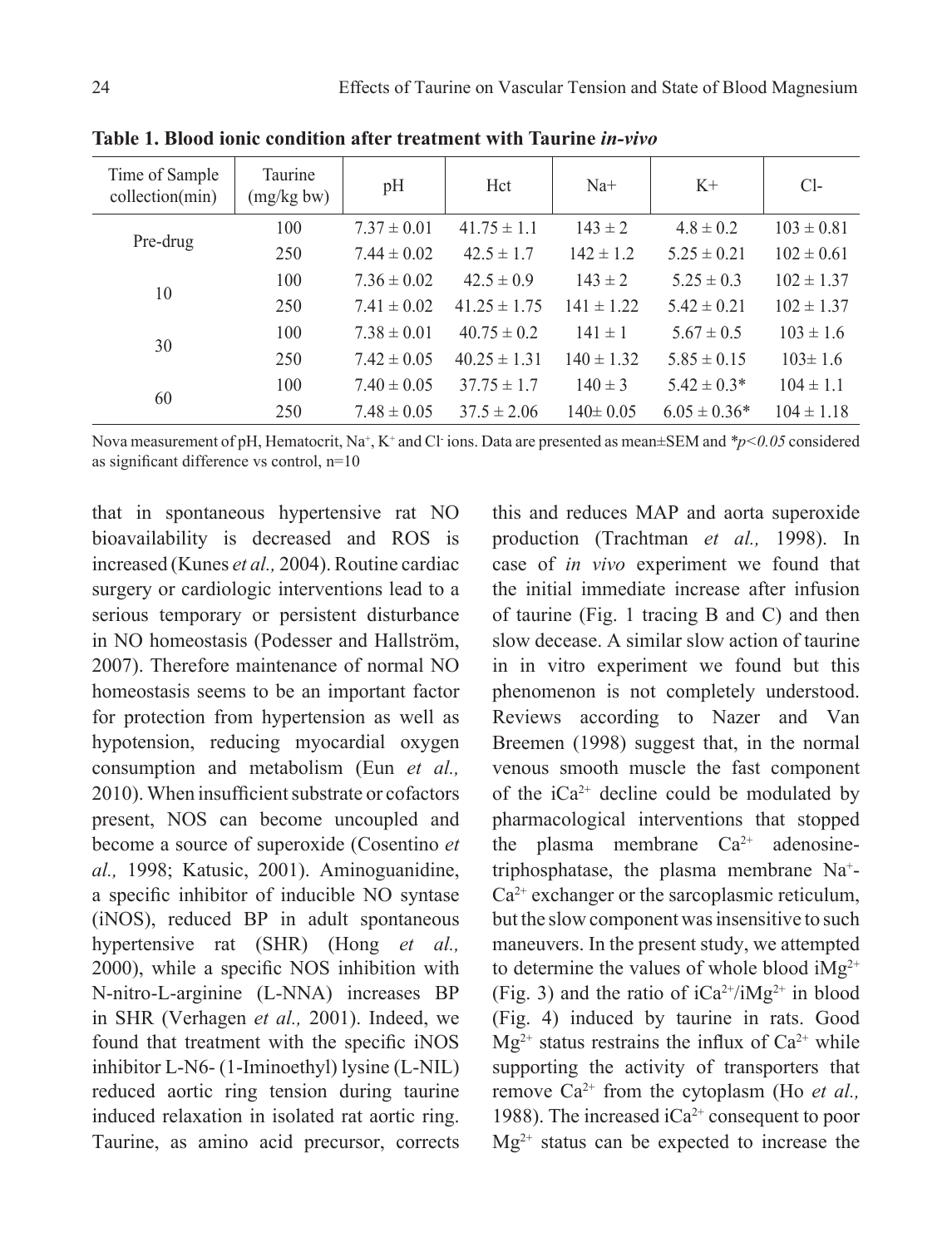

**Fig. 4. Effect of taurine on the ratio of blood iCa2+/ iMg2+ in taurine treated rat. A gradual decrease of iCa2+/iMg2+ in a time and dose dependent manner is evident. Results are expressed as mean±SEM and \****p<0.05* **is considered as significant difference vs predrug, n=10.**

susceptibility of protein kinase C (PKC) to activation by agonists or metabolic conditions (such as hyperglycemia or high-fat diets) that promote diacylglycerol synthesis (Phillips *et al.,* 1989). Increased  $iCa^{2+}$  also activates calmodulin-dependent signalling pathways which, in conjunction with PKC activation, promote vasoconstriction, smooth muscle hyperplasia or hypertrophy (as in atherogenesis or hypertensive medial hypertrophy), platelet aggregation, insulin resistance and possibly diabetic microangiopathy (Considine and Caro, 1993; Rasmussen *et al.,* 1987; Sauro and Zorn, 1991; Williams and Schrier, 1992). Extracellular  $Mg^{2+}$  functions much like a  $Ca^{2+}$  channel blocker, reducing  $Ca^{2+}$  influx (Altura and Altura, 1987), the nature of the  $Ca^{2+}$  channels which  $Mg^{2+}$  blocks is still not well defined. Review suggests that when resistance arteries are perfused *in vitro* with a physiological Ca<sup>2+</sup> solution, a high Mg<sup>2+</sup> concentration in the perfusate blocks  $Ca^{2+}$ uptake and induces vasodilatation; conversely, a lower  $Mg^{2+}$  concentration promotes

vasoconstriction (Altura and Altura, 1984). Healthy cardiac myocytes show a higher free intracellular  $Mg^{2+}$  concentration than do other cells, maintaining a concentration gradient by active transport (Hess and Weingart, 1981). Taurine can be expected to complement many of the vascular-protective benefits of good  $Mg^{2+}$  status, and moreover may have considerable value in its own right. These considerations encourage the development of  $Mg^{2+}$  taurate (Iseri, 1984) as a supplemental nutrient. These parallels are likely to reflect a common underlying mechanism of action, controlling  $iCa^{2+}$  by limiting  $Ca^{2+}$  influx while activating transporter proteins which extrude Ca2+ (McCarty, 1996; Arfuzir *et al*., 2018). Good  $Mg^{2+}$  status thus restrains the influx of  $Ca^{2+}$  while supporting the activity of transporters that remove  $Ca^{2+}$  from the cytoplasm. Ionized  $Ca^{2+}$  and  $Mg^{2+}$  ratio (Fig. 4) overall our data point is important to use for  $iMg^{2+}$  and the ratio of  $iCa^{2+}/iMg^{2+}$  in the diagnosis and treatment of disease.  $K^+$  ion is also important for normal blood pressure management. In the cell, taurine keeps K and  $iCa^{2+}$  inside the cell while keeping excessive Na out. In this sense it works like a diuretic.

#### **Conclusion**

Taurine was found to have mean blood pressure reducing tendency which has been elucidated by both *in vivo* and *in vitro* experiments where the blood vessel was dilated in a mechanism of cGMP/eNOS pathway. We also found interference with ionic balance due to taurine infusion which affects blood pressure by dilation of blood vessel. Further research is required to unveil the exact mechanism blood vessels relaxation effect of taurine and as therapy for hypertension.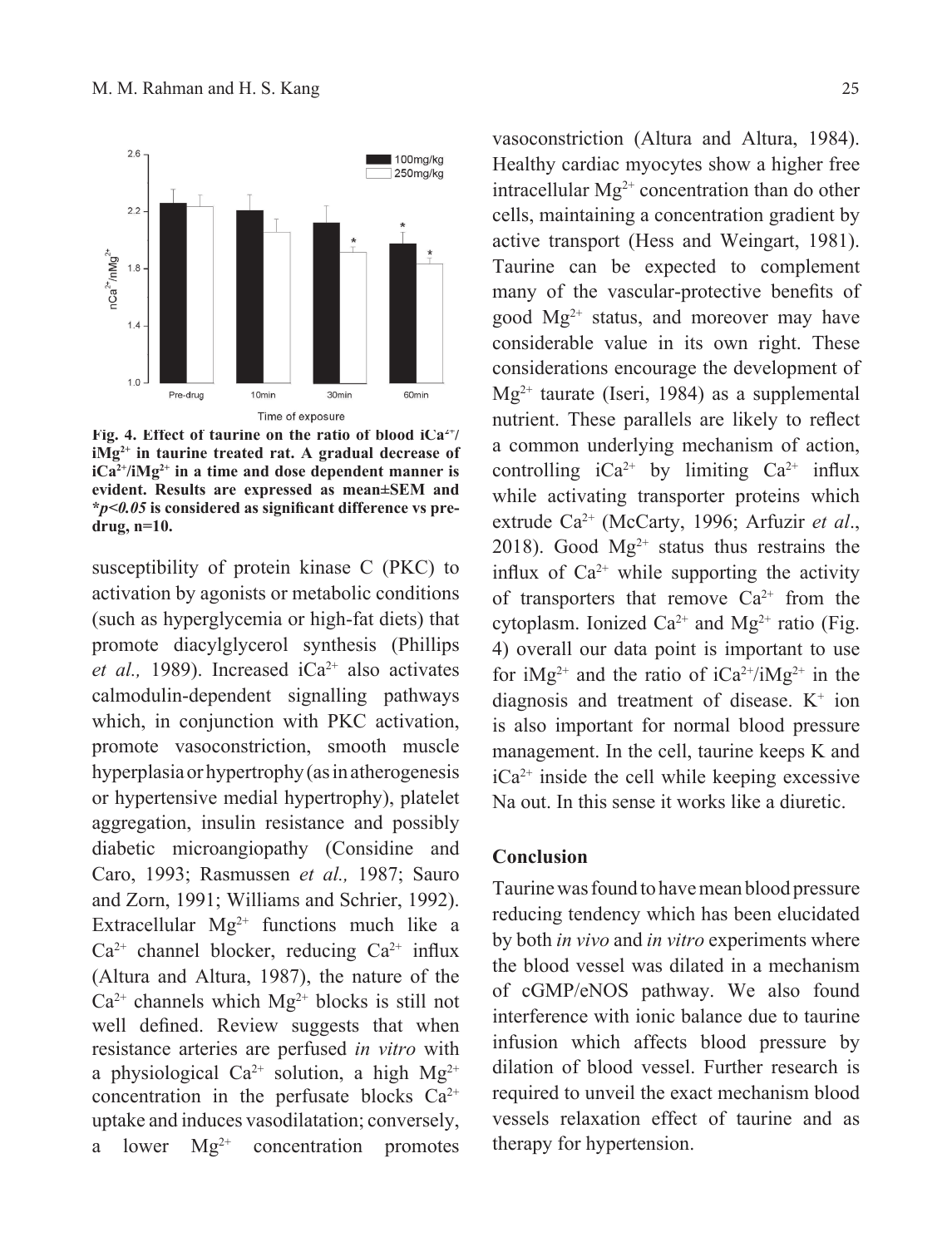### **Acknowledgement**

This research is supported by Brain Korea 21 project in 2010 through the Center for Healthcare Technology Development. The authors are grateful to Total Interpretation and Proofreading Service Center (TIPS) of Chonbuk National University (CBNU) for the valuable proofreading of the manuscript.

#### **References**

- Altura, B. M. and B. T. Altura. 1984. Magnesium, electrolyte transport and coronary vascular tone. *Drugs.* 28:120-142.
- Altura, B. M. and B. T. Altura. 1987. Magnesium modulates calcium entry and contractility in vascular smooth muscle in sodiumpotassium pump action in the heart of rats. *J. Nutr.* 117: 2091-2095.
- Altura, B. M. and B. T. Altura. 1981. Magnesium ions and contraction of vascular smooth muscles: relationship to some vascular diseases. *Fed. Proc.* 40: 2672-2679.
- Podesser, B. K. and S. Hallström. 2007. Nitric oxide homeostasis as a target for drug additives to cardioplegia. *Br. J. Pharmacol.* 151: 930-940.
- Considine, R. V. and J. F. Caro. 1993. Protein kinase C: Mediator or inhibitor of insulin action. *J. Cell. Biochem.* 52: 8-13.
- Cosentino, F., S. Patton, L. V. d'Uscio, E. R. Werner, G. Werner-Felmayer, P. Moreau, T. Malinski and T. F. Luscher. 1998. Tetrahydrobiopterin alters superoxide and nitric oxide release in prehypertensive rats. *J. Clin. Invest.* 101: 1530-1537.
- De Luca, A., S. Pierno and D. C. Camerino. 1996. Effect of taurine depletion on excitation contraction coupling and Cl- conductance of rat skeletal muscle. *Eur. J. Pharmacol.* 296: 215-222.
- Davison, A. N. and L. K. Kaczmarec. 1971. Taurine- a possible neurotransmitter. *Nature* 234: 107-108.
- Elamin, A. and T. Tuvemo. 1990. Magnesium and insulin-dependent diabetes mellitus. *Diabetes Res. Clin. Pract.* 10: 203-209.
- Eun, A. K, Y. M. Song., R. Donthamsetty, A. Makino and X. J. J. Yuan. 2010. Tension Measurement in Isolated Rat and Mouse Pulmonary Artery. *Drug Discov. Today Dis. Models.* 7(3-4): 123-130.
- Franconi, F., A. Giotti, S. Manzini, F. Martini, I. Stendardi and L. Zilletti. 1982. The effect of taurine on high potassium and noradrenaline induced contraction in rabbit ear artery. *Br. J. Pharmacol.* 75: 605-612.
- Fujita, T., H. Noda and K. Ando. 1984. Sodium susceptibility and potassium effects in young patients with borderline hypertension. *Circulation.* 69: 468-476.
- Fujita, T., K. Ando, H. Noda, Y. Ito and Y. Sato. 1987. Effects of increased adrenomedullary activity and taurine in young patients with borderline hypertension. *Circulation* 75: 525-532.
- Gordon, R. E., R. F. Heller and R. F. Heller. 1992. Taurine protection of lungs in hamster models of oxidant injury: a morphologic time study of paraquat and bleomycin treatment. *Adv. Exp. Med. Biol.* 315: 319-328.
- Hess, P. and R. Weingart. 1981. Free magnesium in cardiac and skeletal muscle measured with ion-selective micro-electrodes. *J. Physiol.* 381: 14-15.
- Ho, A. K., T. P. Thomas and C. L. Chik. 1988. Protein kinase C: subcellular redistribution by increased Ca 2+ influx. *J. Biol. Chem.* 263: 9292-9297.
- Hong, H. J., S. H. Loh and M. H. Yen. 2000. Suppression of the development of hypertension by the inhibitor of inducible nitric oxide synthase. *Br. J. Pharmacol.*  131: 631-637.
- Huxtable, R. and R. Bressler. 1973. Effect of taurine on a muscle intracellular membrane. *Biochim. Biophys. Acta.* 323: 573-583.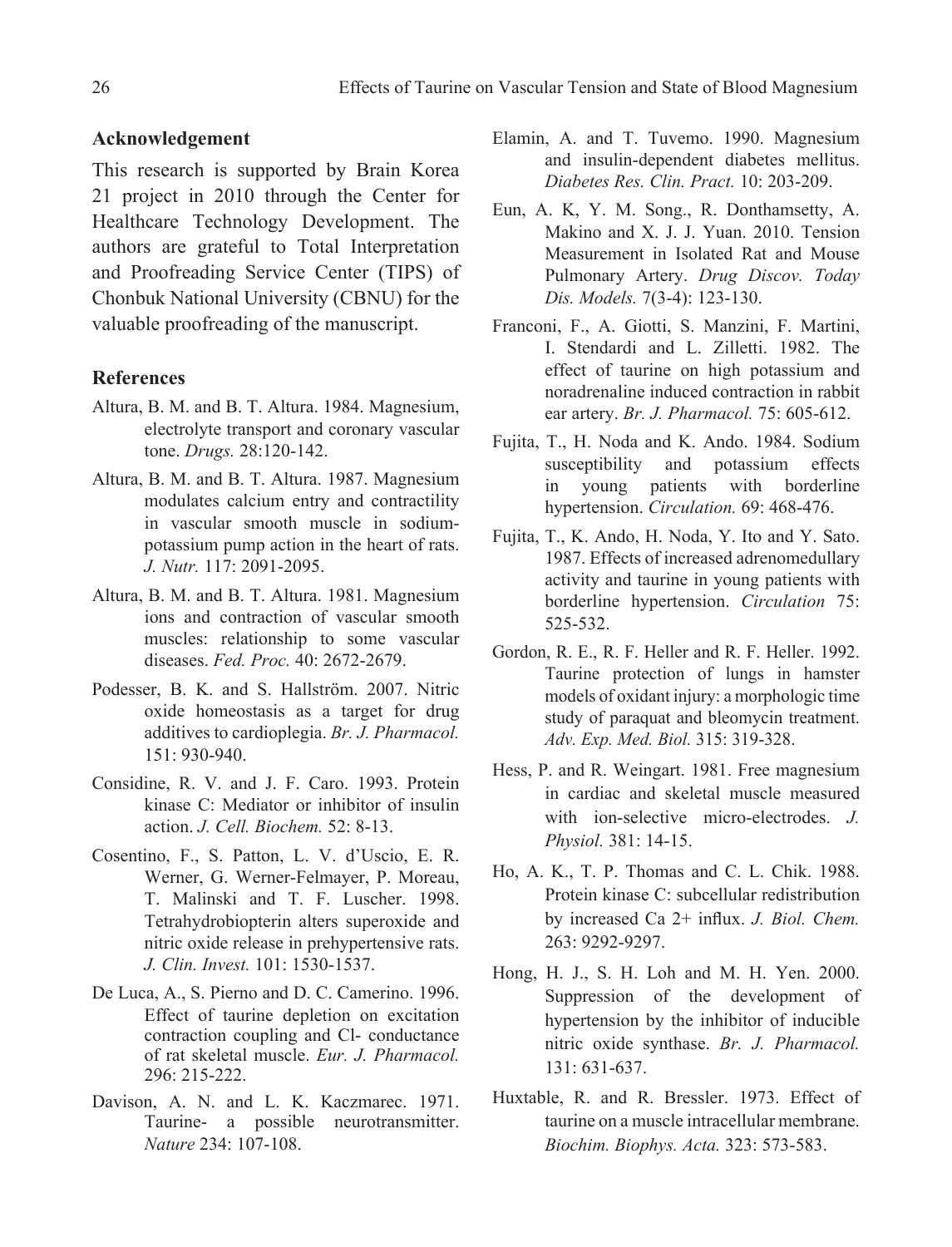- Huxtable, R., J. B. J. Lombardini, A. D. Kenney, R. Alan. 1981. Insights of function: metablism and parmacology of taurine in the brain. In the role of peptide and amino acids as neurotransmitters. New York. 53-97.
- Huxtable, R. J. 1992. Physiological actions of taurine. *Physiol. Rev.* 75: 101-163.
- Huxtable, R. J., J. Chubb and J. Azari. 1980. Physiological and experimental regulation of taurine content in the heart. *Fed. Proc.* 39: 2685-2690.
- Iseri, L. T. 1984. Magnesium in coronary artery disease. *Drugs.* 28: 151-160.
- Jacobsen, J. G. and L. H. Swimth. 1968. Biochemistry and physiology of taurine and taurine derivatives. *Physiol. Rev.* 48: 424-491.
- Katusic, Z. S. 2001. Vascular endothelial dysfunction: Does tetrahydrobiopterin play a role? *Am. J. Physiol. Heart. Circ. Physiol.*  281: 981-986.
- Kunes J., S. Hojna, M. Kadlecova, Z. Dobesova, H. Rauchova, M. Vokurkova, J. Loukotova, O. Pechanova and J. Zicha. 2004. Altered balance of vasoactive systems in experimental hypertension: the role of relative NO deficiency. *Physiol. Res.* 53: 23-34.
- Li, N., M. Sawamura, Y. Nara, K. Ikeda and Y. Yamori. 1996. Direct inhibitory effects of taurine on norepinephrine-induced contraction in mesenteric artery of strokeprone spontaneously hypertensive rats. *Adv. Exp. Med. Biol.* 403: 257-262.
- Lorenz, J. N. and J. Robbins. 1997. Measurement of intraventricular pressure and cardiac performance in the intact closed-chest anesthetized mouse. *Am. J. Physiol.* 272: 1137-1146.
- McCarty, M. F. 1996. Complementary vascularprotective actions of magnesium and taurine: A rationale for magnesium taurate. *Medical Hypotheses.* 46: 89-100.
- Nor Arfuzir, N. N., R. Agarwal, I. Iezhitsa, P. Agarwal, S. Sidek, A. Spasov, A. Ozerov and N. Mohd Ismail. 2018. Effect of magnesium acetyltaurate and taurine on endothelin1-induced retinal nitrosative stress in rats. *Curr. Eye Res.* 20: 1-9
- McCarron, D. A., H. J. Henry and C. D. Morris. 1982. Human nutrition and blood pressure regulation: an integrated approach. *Hypertension.* 4: 2-13.
- Resnick, L. M. 1999. The role of dietary calcium in hypertension: A hierarchal overview. *Am. J. Hypertens*12(1): 99-112.
- Mitante, J. D. and J. B. Lombardini. 2002. Treatment of hypertension with oral taurine: experimental and clinical studies. *Amino Acids.* 23: 381-393.
- Nieminen, M. L., L. Tuomisto, E. Solatunturi, L. Eriksson and M. K. Paasonen. 1988. Taurine in the osmoregulation of the Brattleboro rat. *Life Sci.* 42: 2137-2143.
- Nittynen, L., M. L. Nurminen, R. Korpela and H. Vapaatalo. 1999. Role of arginine, taurine and homocysteine in cardiovascular diseases. *Ann. Med.* 31: 318-326.
- Nazer, M. A. and C. V. Breemen. 1998. A role for the sarcoplasmic reticulum in Ca2+ extrusion from rabbit vena cava smooth muscle. *Am. J. Physiol.* 274: 123-131
- Pasantes, M. H., C. E. Wright and G. E. Gaull. 1985. Taurine protection of lymphoblastoid cells from iron-ascorbate induced damage. *Biochem. Pharmacol.* 34: 2205-2207.
- Pion, P. D., M. D. Kittleson, Q. R. Rogers and J. G. Morris. 1987. Myocardial failure in cats associated with low plasma taurine: a reversible cardio myopathy. *Science.* 237: 764-768.
- Phillips, W. A., T. Fujiki and M. W. Rossi. 1989. Influence of calcium on the subcellular distribution of protein kinase C in human neutrophils. *J. Biol. Chem.* 264: 8361-8365.
- Rasmussen, H., Y. Takuwa and S. Park. 1987. Protein kinase C in the regulation of smooth muscle contraction. *FASEB J*. 1: 177-185.